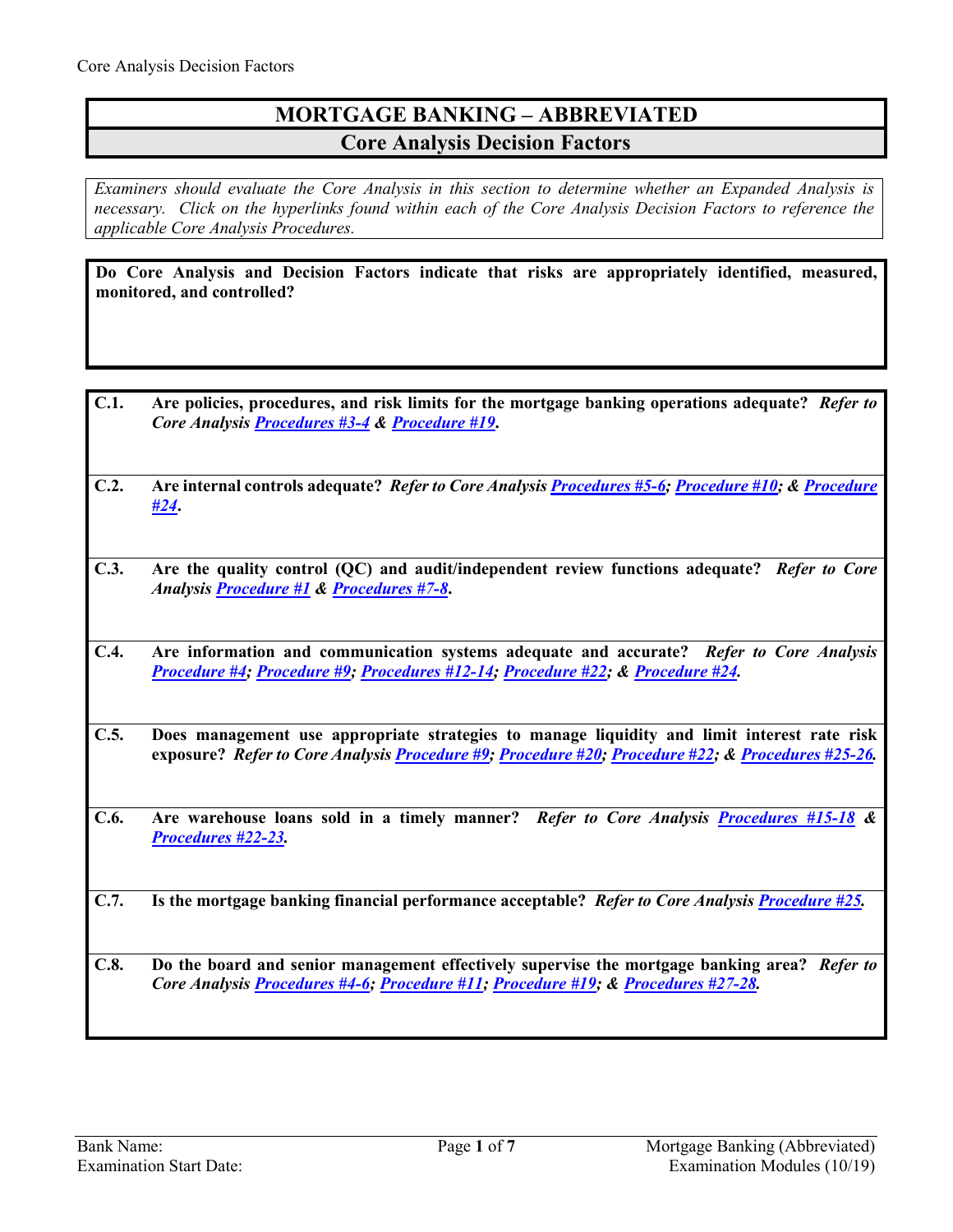# **MORTGAGE BANKING - ABBREVIATED Core Analysis Procedures**

*Examiners are to consider these procedures but are not expected to perform every procedure at every bank. Examiners should complete only the procedures relevant for the bank's activities, business model, risk profile, and complexity. If needed, based on other identified risks, examiners can complete additional procedures. References to laws, regulations, supervisory guidance, and other resources are not all-inclusive.*

*This abbreviated module is for use with non-complex mortgage banking operations that sell loans with servicing released. When useful, examiners can complete this Abbreviated module, or portions of it and portions of the Mortgage Banking - Core module. Examiner judgment should be used to determine whether to use abbreviated or core procedures. Generally, examiners should use the Mortgage Banking – Core module in more complex situations when the bank:*

- *Has a formal mortgage banking department or a mortgage banking subsidiary;*
- *Has purchased and integrated a mortgage banking operation or company;*
- *Engages in wholesale activities, including loans originated through third-parties;*
- *Has warehouse line(s) of credit to fund the mortgage banking pipeline;*
- *Is experiencing delinquencies, foreclosures, or extended agings within the warehouse;*
- *Speculates on interest rate movements through unhedged positions;*
- *Originates and sells nontraditional or subprime mortgage products; or*
- *Retains mortgage servicing assets or services sold loans in excess of the Small Servicer exemption (12 CFR 1026.41(e)(4).*

## **References**

- *[Interagency Advisory on Mortgage Banking,](http://www.fdic.gov/news/news/press/2003/PR1403a.html) [FIL-15-2003](https://www.fdic.gov/news/news/financial/2003/fil0315.html) (FDIC) or [SR 03-4](https://www.federalreserve.gov/boarddocs/srletters/2003/sr0304.htm) (FRB)*
- *[Interagency Advisory on Accounting and Reporting for Commitments to Originate and Sell Mortgage](http://www.fdic.gov/news/news/financial/2005/fil3905_toc.html)  [Loans,](http://www.fdic.gov/news/news/financial/2005/fil3905_toc.html) [FIL-39-2005](https://www.fdic.gov/news/news/financial/2005/fil3905.html) (FDIC), [SR 05-10](https://www.federalreserve.gov/boarddocs/srletters/2005/SR0510.htm) (FRB)*
- *Interagency Guidance on Nontraditional Mortgage Product Risks, [FIL-89-2006](https://www.fdic.gov/news/news/financial/2006/fil06089.html) (FDIC) or [SR 06-15](https://www.federalreserve.gov/boarddocs/srletters/2006/SR0615.htm) (FRB)*
- *[Statement on Subprime Mortgage Lending,](http://www.federalreserve.gov/newsevents/press/bcreg/bcreg20070629a1.pdf) [FIL-62-2007](https://www.fdic.gov/news/news/financial/2007/fil07062.html) (FDIC) or [SR 07-12](https://www.federalreserve.gov/boarddocs/srletters/2007/SR0712.htm) (FRB)*
- *[Statement on Working with Mortgage Borrowers,](http://www.federalreserve.gov/boarddocs/srletters/2007/SR0706a1.pdf)* [FIL-35-2007](https://www.fdic.gov/news/news/financial/2007/fil07035.html) *(FDIC) or* [SR 07-6](https://www.federalreserve.gov/boarddocs/srletters/2007/SR0706.htm) *(FRB)*

#### **Preliminary Review**

- <span id="page-1-0"></span>**1. Review the following documents:** 
	- **Previous examination reports and workpapers, including consumer compliance examinations;**
	- **Recent internal and external audit reports, management letters, and management's response to criticisms or recommendations;**
	- Reports,<sup>[1](#page-1-1)</sup> audits, or correspondence, if available, from government-sponsored enterprises<sup>[2](#page-1-2)</sup> (GSE), **Federal Housing Administration (FHA), and significant private investors;**
	- **QC reports;**
	- **Internal memoranda, board minutes, and management reports on the mortgage banking activities;**

 $\overline{a}$ 

<span id="page-1-1"></span>**<sup>1</sup> Scorecards or other reports that provide information on production levels and quality.**

<span id="page-1-2"></span>**<sup>2</sup> References to GSEs include the Federal National Mortgage Association (FNMA) and Federal Home Loan Mortgage Corporation (FHLMC).**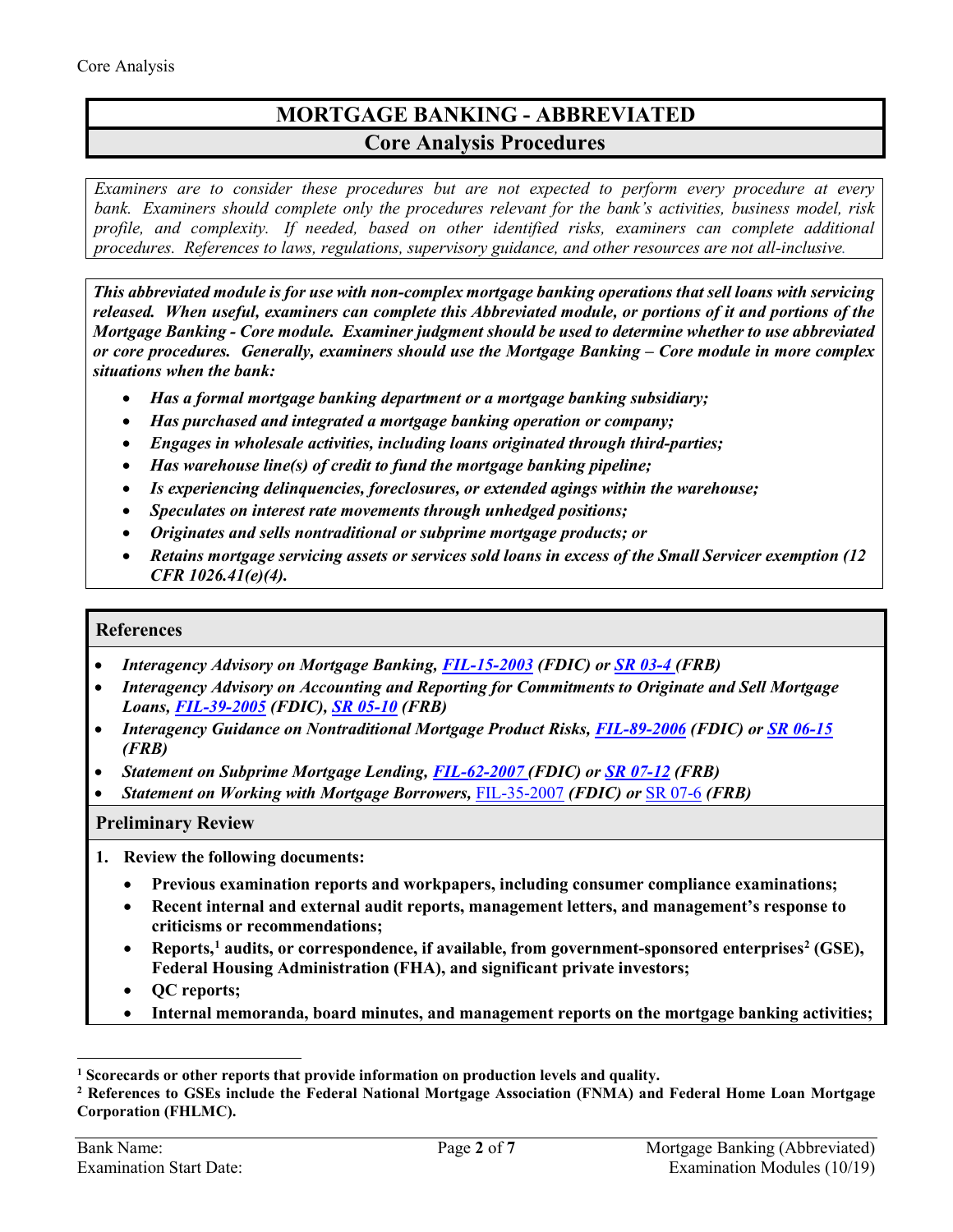- **Asset, liability, and profitability reports; and**
- **Organizational charts pertinent to mortgage banking activities.**

**2. Review the types of products offered and sold, originator channels, sales volume, and target markets.**

#### **Policies and Procedures**

- <span id="page-2-0"></span>**3. Review policies and procedures regarding mortgage banking activities. Consider the following:**
	- **Permissible mortgage banking activities, including production channels and hedging;**
	- **Loan production, origination, and underwriting guidelines;**
	- **Individual officer and employee responsibilities;**
	- **Lending limits and segregation of duties;**
	- **Position and earnings-at-risk limits; and**
	- **Accounting procedures for loan sales, loans held for sale, and derivatives.**

<span id="page-2-3"></span>**4. Evaluate the process for monitoring exceptions to policies and procedures. Satisfactory processes generally include monthly exception reporting to senior management and the board (including "noexception" reports) and reports that detail compensating factors for each exception.**

## **Internal Controls**

<span id="page-2-1"></span>**5. Determine whether management established an effective QC program that is independent from the loan production process and ensures that loans, whether originated or purchased, are processed, underwritten, and closed according to lender and investor standards.**

**6. Determine whether QC findings (and management's response) are clearly documented and presented to the board and senior management at least quarterly.** 

#### **Audit or Independent Review**

<span id="page-2-2"></span>**7. Determine whether the scope of internal audits or other independent reviews is sufficient to identify bank policy, reporting, and internal control deficiencies and whether results are fully and promptly reported to the board.**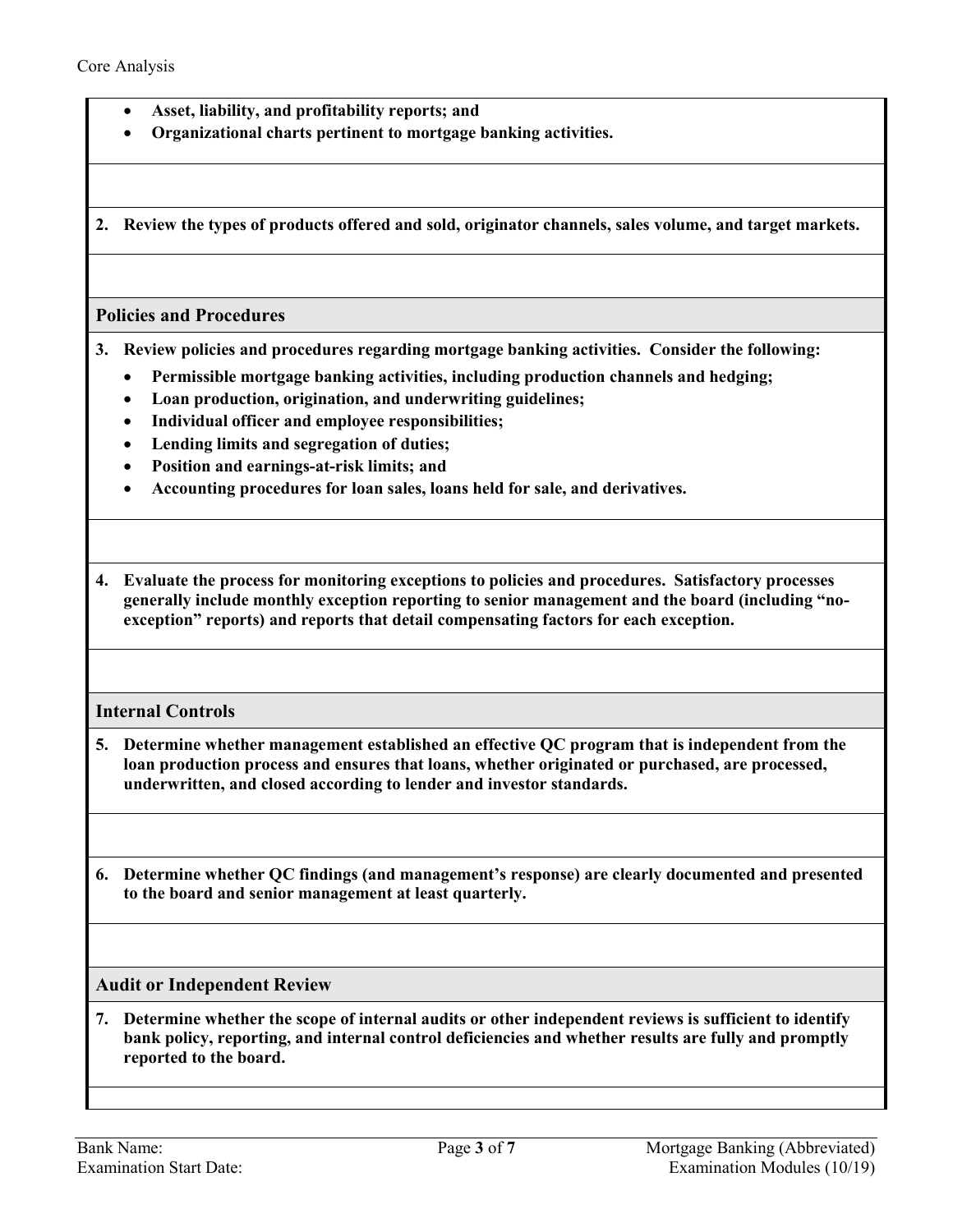**8. If external audits, internal audits, or other independent reviews disclosed deficiencies, determine whether management responses are appropriate and timely.** 

## **Information and Communication Systems**

- <span id="page-3-1"></span>**9. Determine whether management information systems (MIS) reports generate sufficient information, such as:** 
	- **Held-for-sale loans and inventory agings;**
	- **Loans segregated by product type and investor;**
	- **Application volumes (through origination) and any processing backlogs;**
	- **The status of delivery commitments to investors;**
	- **Daily positions, including pipeline, warehouse, and hedged loans;**
	- **Operating results, including profitability, efficiency, and cost information; and**
	- **Liquidity and capital needs.**

**Internal Loan Production (Origination, Underwriting, and Closing)** 

- <span id="page-3-0"></span>**10. Assess the qualifications, experience, and compensation levels of originators, [3](#page-3-4) processors, and underwriters.**
- <span id="page-3-3"></span>**11. Evaluate procedures for underwriting, closing, and funding loans. Determine whether management ensures all necessary documents are obtained before funds are released.**

**Pipeline Management**

*Pipelines include loan applications approved but unfunded.* 

- <span id="page-3-2"></span>**12. Review the timeliness, accuracy, and composition of pipeline reporting.**
	- **Determine whether unfunded commitments are identified by product type and stratified between fixed-rate, adjustable-rate, and floating-rate derivative loan commitments.**

 $\overline{a}$ 

<span id="page-3-4"></span>**<sup>3</sup> Examiners should remain aware of the loan originator compensation requirement (Regulation Z) and contact compliance examiners with questions or potential concerns, as appropriate. The** *Interagency Guidelines Establishing Safety and Soundness Standards* **address excessive compensation in** *section III. Prohibition on Compensation That Constitutes an Unsafe and Unsound Practice* **(FDIC: 12 CFR Part 364, Appendix A; FRB: 12 CFR Part 208, Appendix D-1). Refer also to the Management and Internal Control Evaluation Module for procedures on assessing compensation arrangements.**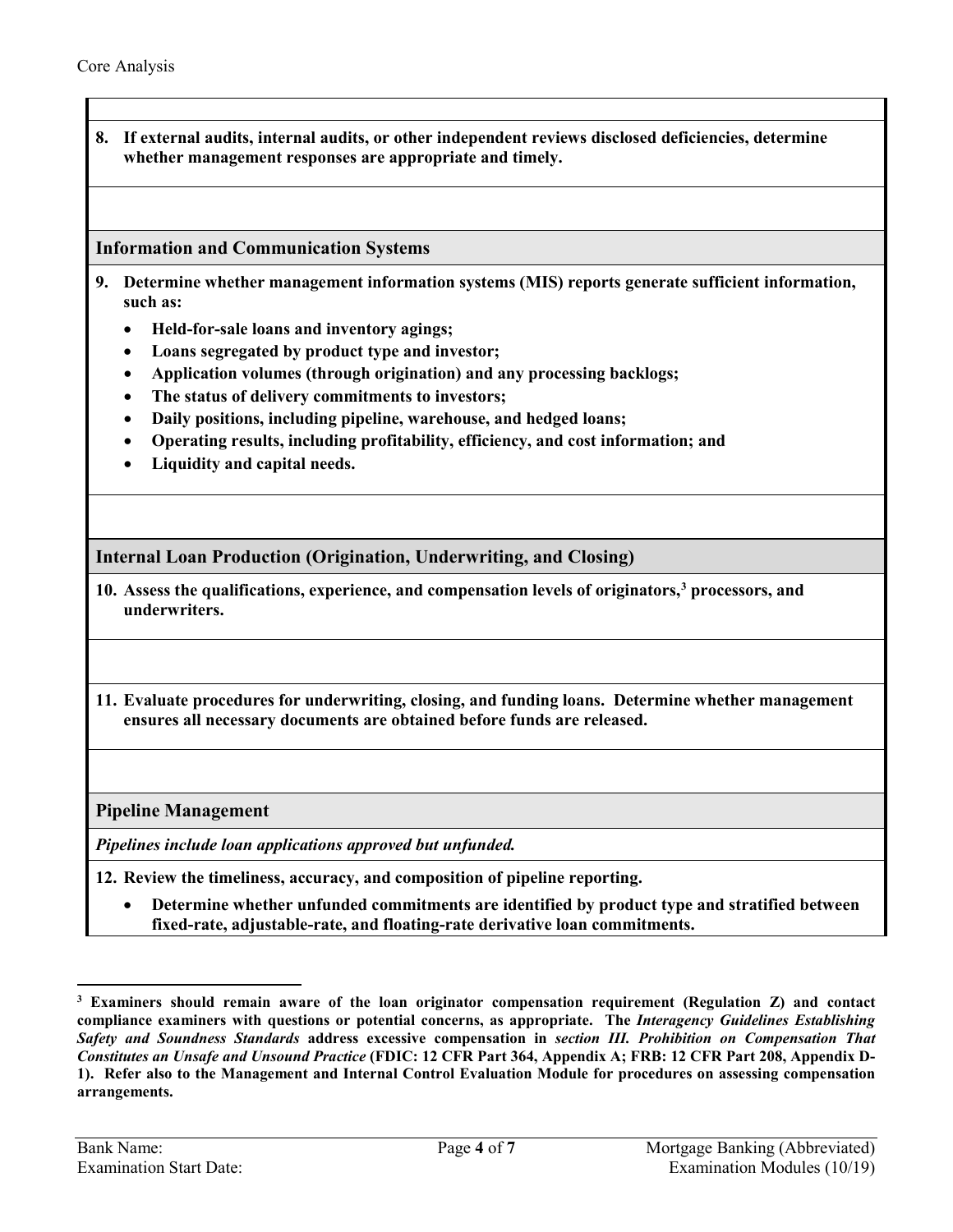<span id="page-4-0"></span>

| Review management's process for monitoring, reporting, and managing expired rate-lock<br>$\bullet$<br>commitments.                                                                                                                                                                                                 |
|--------------------------------------------------------------------------------------------------------------------------------------------------------------------------------------------------------------------------------------------------------------------------------------------------------------------|
| 13. Verify that management reports all rate-lock commitments on loans designated held-for-sale as<br>derivatives (written options) in financial and regulatory reports, as described in ASC Topic 815,<br><b>Derivatives and Hedging.</b>                                                                          |
| 14. Review management's procedures and assumptions for monitoring and projecting fallout rates, and<br>consider how these rates correspond to hedging practices.                                                                                                                                                   |
| <b>Warehouse Management</b>                                                                                                                                                                                                                                                                                        |
| Warehouse loans are funded and closed loans waiting to be delivered to the secondary market.                                                                                                                                                                                                                       |
| 15. Review the appropriateness and timeliness of internal warehouse-reconciliation reports.                                                                                                                                                                                                                        |
| 16. Review warehouse turnover and aging reports, and determine whether there are unusual<br>characteristics that suggest impaired marketability, such as delinquencies, underwriting defects, or<br>loans in the warehouse for extended periods. Determine the level of, and reasons for, any unsaleable<br>loans. |
| 17. Review the number and volume of loan-repurchase demands from investors since the prior<br>examination. Consider the status (outstanding, repurchased, indemnified, or withdrawn by investor)<br>and any associated losses.                                                                                     |
| 18. Determine whether warehouse loans are accurately reported at the lower of cost or fair value.<br>Determine whether estimates of fair value for held-for-sale loans use reasonable approaches,<br>assumptions, and are valued in accordance with ASC Topic 820, Fair Value Measurement.                         |
| <b>Hedging Practices</b>                                                                                                                                                                                                                                                                                           |
| Many mortgage banking programs use derivative instruments, such as forward loan sales commitments, to<br>hedge the rate-lock pipeline and warehouse loans against changing market interest rates.                                                                                                                  |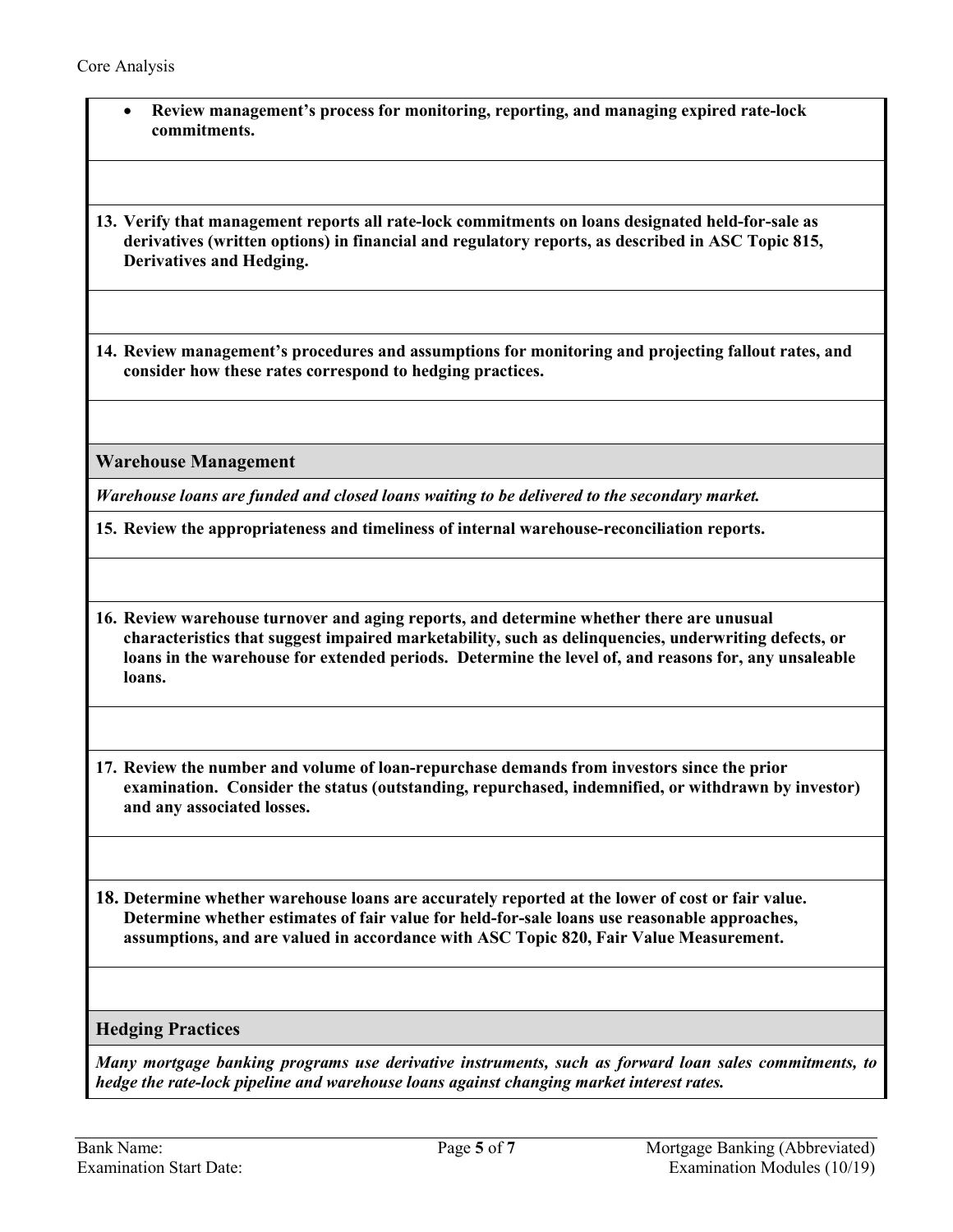<span id="page-5-0"></span>**19. Determine whether management established hedging policies that address objectives, such as derivative types, authorizations, exposures, and exceptions.**

<span id="page-5-3"></span>**20. Review the effectiveness of hedging strategies, such as forward sales or options, used to hedge risks associated with the pipeline and the warehouse.**

**21. Determine whether hedging instruments are accurately reported in financial and regulatory reports.**

<span id="page-5-2"></span>**22. If management was unable to fulfill any forward commitments, assess the potential implications, such as pair-off fees, interest rate risk, and reputation risk.**

**Secondary Marketing**

*Secondary marketing encompasses the process of selling and delivering mortgage loans to investors, which includes repurchase risk.*

- **23. Review a sample of loan purchase and sale agreements with investors (correspondent agreements). Identify volume commitments, expirations, representations, warranties, recourse provisions, repurchase guidelines, and other provisions.**
- <span id="page-5-1"></span>**24. Review a sample of correspondent agreements to determine whether the bank has any continuing recourse obligations to the purchaser beyond standard representations and warranties. If management is selling loans with recourse, determine whether appropriate controls exist over recourse provisions, which may include the following:** 
	- **MIS reports track all recourse obligations;**
	- **Recourse liability reserves are at an appropriate level for loans sold with recourse; and**
	- **Management properly accounts for all loans sold with recourse in the regulatory reports.**

## **Financial Analysis**

<span id="page-5-4"></span>**25. Assess the profitability of mortgage banking activities in terms of the level, trend, volatility, and composition of earnings. Consider historic and projected gains on sales, growth plans, interest rates, economic environment, and industry comparisons when evaluating earnings.**